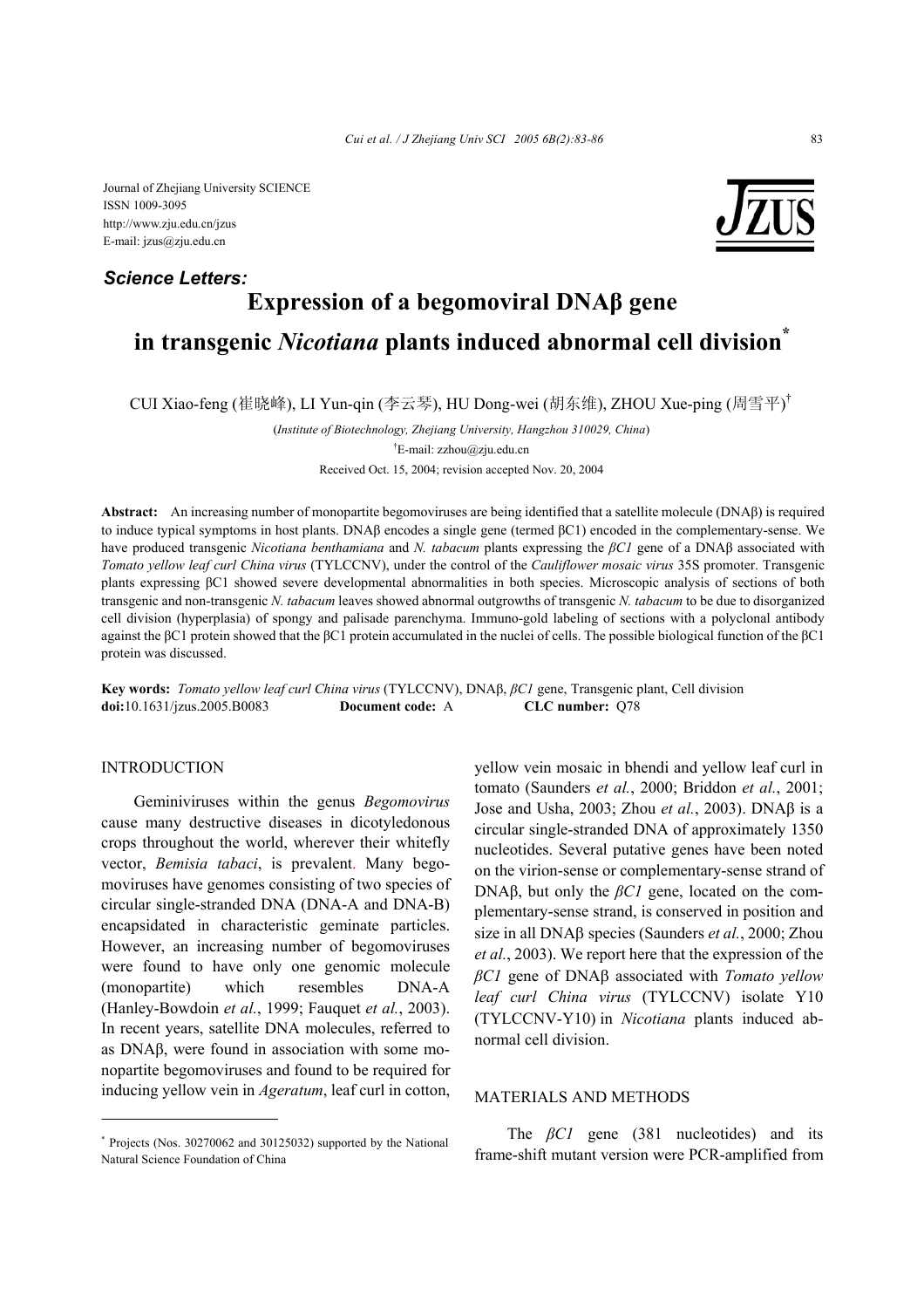plasmid pGEM-Y10β containing TYLCCNV-Y10 DNAβ and pGEM-Y10βC1T containing a stop codon at 45 nucleotides downstream of the first start codon in *βC1* gene (Zhou *et al.*, 2003). The amplified DNA fragments were inserted between a duplicated *Caulifolwer mosaic virus* (CaMV) 35S promoter and the nopaline synthase terminator (*nos*) in the expression vector pBin438, to produce pBin-Y10βC1 and pBin-Y10βmC1, respectively. These two recombinant plasmids were introduced into *Agrobacterium tumefaciens* EHA105 by triparental mating and were used for transformation. *N. benthamiana* and *N. tabacum* plants transformation were performed with the *Agrobacterium*-mediated leaf disc procedure. The expressions of the *βC1* gene and its mutant version were confirmed by PCR and Northern blot analyses.

Tissue fragments with outgrowth or normal portion from transgenic *N. tabacum* plants were fixed in 2.5%  $(v/v)$  glutaraldehyde and 2%  $(v/v)$  polyformaldehyde overnight in 50 mmol/L phosphate buffer (pH 6.8) at 4  $^{\circ}$ C. Thereafter the samples were thoroughly rinsed with 50 mmol/L phosphate buffer (pH 6.8) and post-fixed with  $1\%$  (w/v) osmium tetroxide in the same buffer for 2 h at room temperature. All samples were then dehydrated in a graded ethanol series, embedded in Spurr resin (Polysciences Inc.). Semi-thin  $(1.5 \mu m)$  sections were mounted in phosphate-buffered glycerol and examined with a light microscope after staining with toluidine blue. The similar tissues were also embedded in LowicrylK4M resin, and ultra-thin sections were probed by an immuno-gold probe labeled with a polyclonal antibody against the βC1 protein, which were produced by this lab. The grids were then examined under electron microscopy (JEM-1200EX, JEOL, Japan).

### RESULTS AND DISCUSSION

We previously demonstrated that the frame-shift mutagenesis of ATG in the *βC1* gene of TYLCCNV-Y10 DNAβ abolished disease symptoms in *N. benthamiana* (Zhou *et al.*, 2003). The *βC1* gene, therefore, may play a major role in symptom induction. To test this possibility, *N. benthamiana* and *N. tabacum* plants were transformed with *A. tumefaciens* containing construct pBin-Y10βC1. About 40% lines

of T0 transgenic *N. benthamiana* and *N. tabacum* plants display abnormal phenotypes, including leaf distortion, upward leaf-curling and blistering of leaves (Figs.1a and 1b). In addition, abnormal phenotypes such as interveinal protuberances or small interveinal tissue outgrowths could be observed on the undersides of some leaves of transgenic *N. tabacum* plants (Fig.1c). In contrast, both *Nicotiana*  plant species transformed with *A. tumefaciens* containing the construct pBin-Y10βmC1 developed normally and remain symptomless.

Semi-thin leaf sections of transgenic *N. tabacum* having outgrowths on the undersides of a leaf revealed that the outgrowths resulted from important internal tissular modifications (Fig.1d). Typically, leaf tissues reorganization is shown by the emergence of an additional palisade parenchyma over the abaxial epidermis (Fig.1d). The observed congregation of the cells in spongy and palisade parenchyma implied rapid unregulated cell division in these transgenic tissues. Another striking modification is the thickened cell wall not only in the cell of spongy and palisade parenchyma but also in the vascular system, which probably resulted from lignification of cell walls (Fig.1d). In contrast, no abnormal cell division and cellular modification was found in the leaf tissues from healthy, non-transgenic *N. tabacum* plants (Fig.1e).

Expression of the *βC1* gene in *Nicotiana* plants induced abnormal cell division, suggesting that the βC1 protein may interfere with endogenous gene expression regulation. To determine how the βC1 protein played a role in this process, its expression and localization in transgenic abnormal tissues showing outgrowths were analyzed by immuno-gold label. Gold labels were detected primarily in the nucleus from the epidermis, spongy and vascular cells (Fig.1f and Fig.1g), suggesting that the βC1 protein was expressed and accumulated in the nucleus of these tissues. No label was found in the nucleus of healthy, non-transgenic cells (Fig.1h). Similarly, labels were not detected on sections treated with buffer, secondary antibody (no primary antibody), preimmune antiserum or with anti-TMV antiserum (data not shown), indicating that background was minimal. Further work must be done to investigate how the nuclear-localized βC1 protein interfered with plant cell division.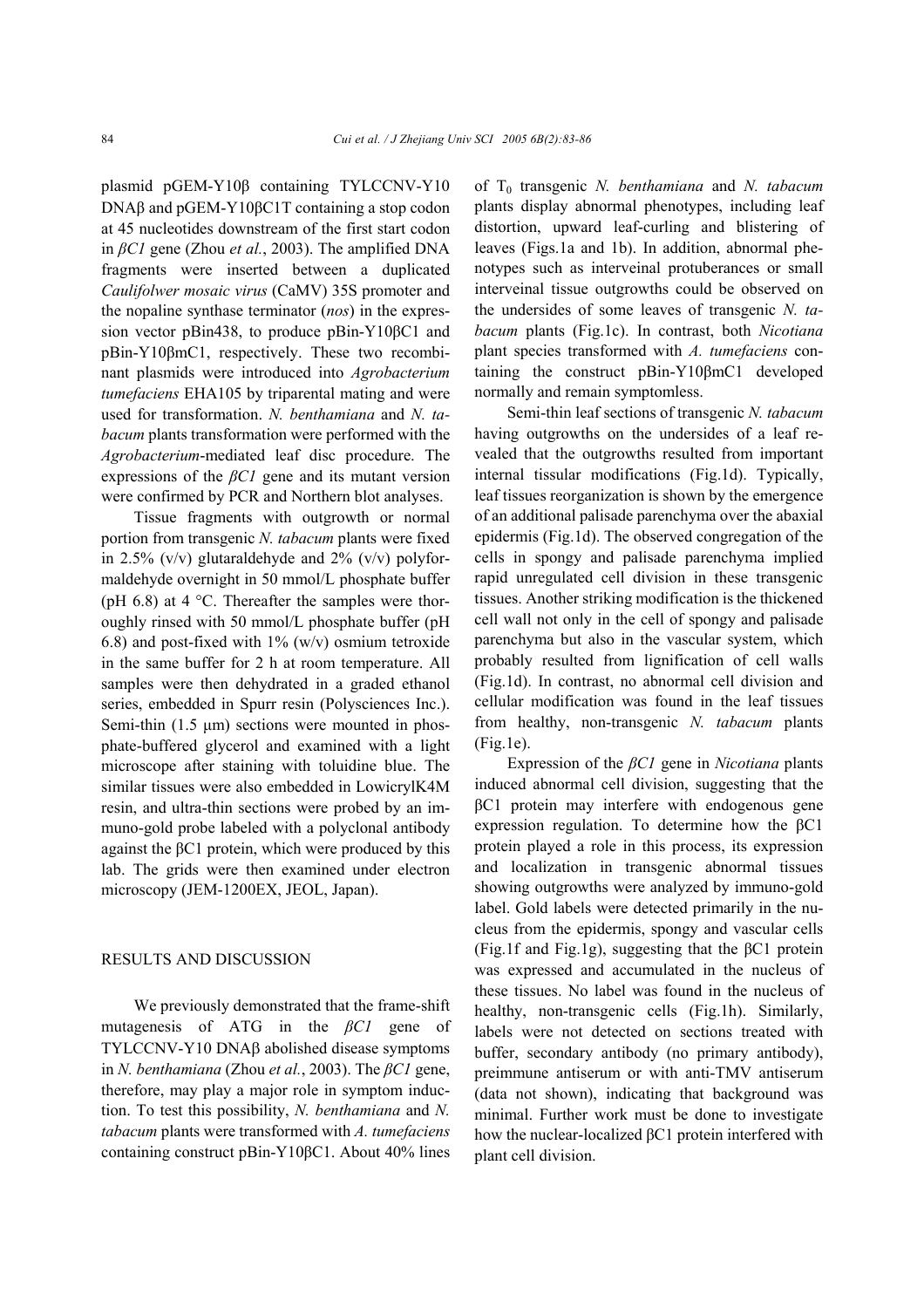



**Fig.1 Transgenic plants expressing the** *βC1* **gene of TYLCCNV-Y10 DNAβ induced abnormal cell division**  (a) Transgenic *N. benthamiana* plant showing severe leaf distortion and curling phenotype; (b) Transgenic *N. tabacum* plant showing leaf distortion and curling phenotype; (c) Abnormal tissue outgrowths on the underside of a transgenic *N. tabacum* leaf; (d) Light microscopy of the section through the outgrowths on the underside of a transgnic *N. tabacum* leaf; (e) Light microscopy of the section through the healthy, non-transgenic *N. tabacum* leaf tissue. E, epidermis; PP, palisade parenchyma; SP, spongy parenchyma. Bars in (d) and (e) represent 20 µm; (f) The nucleus of epidermis cell from abnormal transgenic *N. tabacum* tissue probed with gold-labeled antibody against the βC1 protein; (g) The nucleus of vascular cell from abnormal transgenic *N. tabacum* tissue probed with gold-labeled antibody against the βC1 protein; (h) The nucleus of epidermis cell from healthy, non-transgenic *N. tabacum* tissue probed with gold-labeled antibody against the βC1 protein. N, nucleus. The arrow indicates the gold particle. Bars in (f), (g) and (h) represent 500 nm